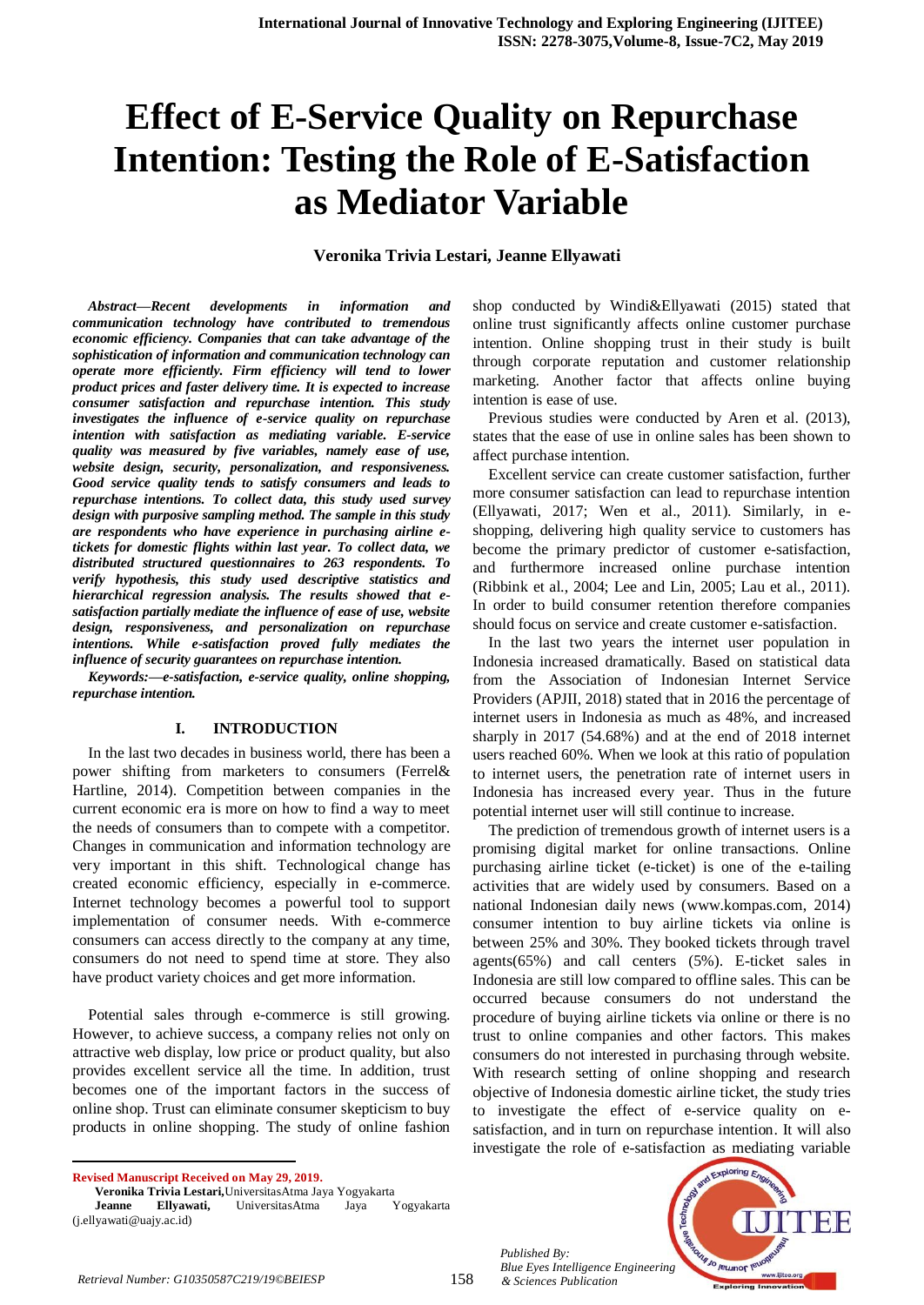that relates between e-service quality and repurchase intention. Is e-satisfaction fully mediate the relationship between e-service quality and repurchase intention, partially or even no mediation at all.

## **II. THEORITICAL BACKGROUND AND HYPOTHESIS DEVELOPMENT**

Electronic services quality according to Santos (2003) is the overall evaluation and judgment concerning excellence and quality in service delivery on online transactions. Parasuraman et al. (2005) stated that electronic service quality is a facility in a website designed to be effective and efficient in making online purchases. Study conducted by Lee and Lin (2005) investigated dimensions of electronic service quality based on SERVQUAL model in the context of online shopping and its effect on overall service quality, customer satisfaction and purchase intention. This study is also an adaptation of the SERVQUAL model with five observed variable consisting of ease of use, website design, security, responsiveness and personalization.

Customer satisfaction is the level at which the product's performance is fit with customer expectations. When the product's performance does not meet expectations, the customer will be disappointed and leads to dissatisfaction. When product's performance exceeds expectations, the customer will satisfy (Kotler and Armstrong, 2018; Ellyawati et al., 2017). Hellier et al. (2003) defines customer satisfaction as the level of overall pleasure or satisfaction perceived by consumers, resulting from the ability of services in meeting customer desires, expectations, and needs in relation to the services provided. Anderson and Srinivasan (2003) defined e-satisfaction as a feeling of pleasure that consumers feel in relation with previous buying experiences in online shopping context. Studies in the aviation industry, explain that passenger satisfaction plays an important role in measuring service quality and the possibility of customers continuing to use the service in the future (Archana and Subha, 2012). In addition, Lau et al. (2011) in their study about e-ticket in online buying in Malaysia, also found that the electronic service quality variable had a positive effect on customer satisfaction. When customer perceived e-service quality increased, it will lead to customer satisfaction.

According to Shih (2010) purchase intention is the behavior of consumers who are willing to buy a product or service and even willing to encourage friends and relatives to buy the product or service. Whereas repurchase intention is an individual's judgment about buying services again from the same company by considering the current situation or possible situation (Hellier et al., 2003). In the literature stated that customer satisfaction is antecedents of purchase intention. It means that consumers who experience satisfaction will lead to purchase intentions. Thus the company must always maintain good relationships with consumers that exist today. It is expected that consumers who experience satisfaction will increase purchase intention/ repurchase intention (Chang et al., 2014; Azam et al., 2012).

Based on these argumentations, hypotheses proposed: H1: Ease of use effects positively on repurchase intention

H2: Website design effects positively on repurchase intention.

H3: Security effects positively on repurchase intention.

H4: Responsiveness effects positively on repurchase intention.

H5: Personalization effects positively on repurchase intention.

H6: e-satisfaction mediates the relation between ease of use and repurchase intention

H7:Websitedesigneffectspositivelyone-satisfaction

H8: Security effects positively on e-satisfaction

H9: Responsiveness effects positively on e-satisfaction

H10: Personalization effects positively on e-satisfaction

## **III. METHODOLOGY**

## *A. Sample and data collection*

The research setting in this study is online buying airline tickets. Since the population is unknown, therefore this study used a non-probability sampling method, namely purposive sampling. Sample who are allowed to be selected as respondents in this study are those who aged 20 years and over and have purchased online airline tickets for domestic flights within last year. The study design was a cross sectional survey. Data were collected by distributing questionnaires to respondents through google.doc application. The number of respondents collected was 263 respondents. respondents.

## *B. Research Procedure*

The questionnaire in this study was divided into two parts. The first part contains demographics characteristics to describe respondent profile. The second part contains a measurement of research variables used to verify hypothesis. Observed variables are measured using research instruments developed by previous studies with modified as needed. Service quality variables were measured using variables: website design, security assurance, responsiveness, and personalization that were adapted from study conducted by Lau et al. (2011). While e-satisfaction was measured using the scale developed by Ribbink et al. (2004) and repurchase intention (Lu et al., 2012).

The questionnaire was translated into Indonesian by a professional translator and then content validity was carried out to ensure that the content of the questionnaire was in accordance with the original meaning. The next activity is to do face validity to eliminate written errors and incomprehension of the meaning of the sentence in the questionnaire. After several improvements and adaptation to the situation and conditions in Indonesia, the research instrument was then typed in google.doc application format and ready to be distributed to 30 respondents for the purpose of validity and reliability test.

## *C. Measurement*

All of observed variables in this study were measured using a five-point Likert scale. The score interval is between 1 and 5, where score 1 for a strongly disagree and a score 5



*Published By: Blue Eyes Intelligence Engineering*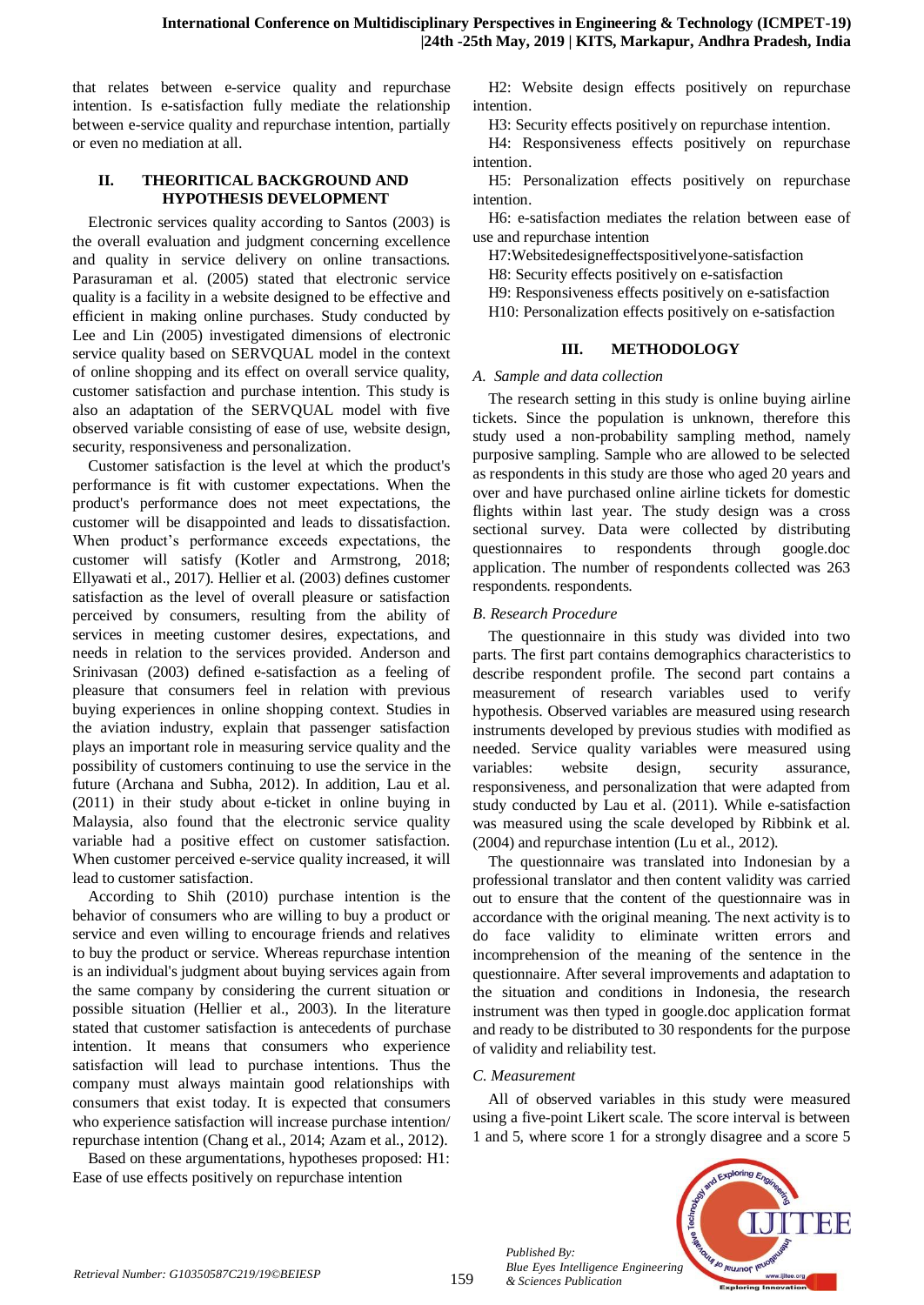for strongly agree. All observed variables in this study were measured using multi item indicators. Descriptive statistics analysis is used to describe respondent profile, while multiple regression is used to verify hypothesis testing. We used hierarchical regression analysis to verify mediation test, and it is carried out based on theory of Baron and Kenny (1986) and Zhao et al. (2010). We used SPSS for Windows version 15.0 software to process the data.

In order to get a good quality of data, the research instruments must be tested with validity and reliability tests before distributed to all respondents. Validity test is concerned with the accuracy and precision of a concept that will be measured (Sekaran&Bougie, 2016). The validity of the instruments was tested with Pearson Correlations and 95% level of confident. The research instrument is stated valid, when the loading factor is greater than or equal to 0.6 (Hair *etal*., 2014). Validity test resulted in this study can be knownfrom corrected item to total correlation value from each research instrument by comparing r-count with r-table. If the r-count is greater than r-table (by using  $\alpha = 5\%$ ), therefore the items or indicators used in this study is considered valid and vice versa (r-table value is 0.361).

According to Sekaran and Bougie (2016) reliability includes both stability measurement and internal consistency. A measure is considered reliable if it provides consistent results (Cooper and Schindler, 2008). Reliability testing is only processed on items that have passed the validity test. The limit value used to assess an acceptable level of reliability is using Cronbach's Alpha value more than 0.7 (Sekaran and Bougie, 2016).

From data processing, we found all of research instruments have r-values greater than r-table (0.361). While Cronbach's Alpha coefficient for all constructs shows values more than 0.7. Thus it can be concluded that all of the research instruments are valid and reliable.

## **IV. RESULT**

#### *A.Descriptive Statistics*

From 263 selected respondents with criteria that they have purchased online airline tickets during last twelve months, most of them were females (60.84%) and aged between 20 to 30 years (82.89%). They are young people who are undergraduate students with average monthly income between Rp. 1,500,000 to Rp. 3,000,000 and have experience in purchasing online tickets twice in a year. Most of them used website www.traveloka.com and bought AirAsia airline tickets. Table 2 provides the summary of the characteristics of respondents.

## *B.Hypothesis Testing*

This study used hierarchical regression model to verify hypothesis with referring to Baron and Kenny theory (1986) and Zhao (2010), and the data were processed using SPSS Ver.25.

#### *Effect of ease of use on repurchase intention*

Based on regression analysis, ease of use directly effects positively and significantly on repurchase intention ( $\beta$  = + 0.668; p-value  $\langle 0.05 \rangle$ . While the R-square (adjusted) shows the value of 0.444. This can be interpreted that ease of use variable can explain 44.4% on repurchase intention, while 55.6% is explained by other variables not include in the model. It means that if the level of ease of use increases then there is a tendency that repurchase intention will also increase. Thus hypothesis H1 is supported.

## *E-satisfaction mediates between ease of use and repurchase intention.*

The statistical test results showed significant effect of ease of use on e-satisfaction ( $\beta = +0.711$ ; p-value <0.05). While the ease of use variable also has a significant effect on repurchase intention. E-satisfaction variables have a significant effect on purchase intention ( $\beta$  = +0.455; p-value <0.05). Based on regression results, beta coefficient value of ease of use on repurchase intention after controlling esatisfaction is reduced but still significant at +0.345. It is smaller than beta coefficient of ease of use variable on repurchase intention without controlling e-satisfaction variables ( $β=+0,668$ ). Referring to Baron and Kenny (1986) model, the results can be categorized into partial mediation. Thus it can be concluded that e-satisfaction mediates the relationship between ease of use and repurchase intention. Therefore, hypothesis H6 is supported.

#### *Effect of web design on repurchase intention*

Based on regression analysis, web design directly effects positively and significantly on repurchase intention ( $\beta$  = + 0.560; p-value  $\langle 0.05 \rangle$ . While the R-square (adjusted) shows the value of 0.311. This can be interpreted that web design variable can explain 31.1% on repurchase intention, while 68.9% is explained by other variables not include in the model. It means that if the level of websites design increases then there is a tendency that repurchase intention will also increase. Thus hypothesis H2 is supported.

#### *E-satisfaction mediates between website design and repurchase intention.*

The regression test results showed significant effect of web design on e-satisfaction ( $\beta$  = +0,653; p-value <0.05). Esatisfaction effect on repurchase intention significantly ( $\beta$  =  $+0,581$ ; p-value  $<0.05$ ). Based on regression results, beta coefficient value of web design on repurchase intention after controlling e-satisfaction is reduced but still significant at +0.181. It is smaller than beta coefficient of web design on repurchase intention without controlling e-satisfaction variables (β=+0,560). Referring to Baron and Kenny (1986) model, the results can be categorized into partial mediation. Thus it can be concluded that e-satisfaction mediates the relationship between web site design and repurchase intention. Therefore, hypothesis H7 is supported.

**Effect of security assurance on repurchase intention**  Based on regression analysis, security directly effects positive and significant on repurchase intention ( $\beta$  = + 0.394; p-value  $<$  0.05). While the R-square (adjusted) shows the value of 0.152. This can be interpreted that security assurance variable can explain 15.2% on repurchase intention, while 84.8% is explained by other variables not include in the model. It means that if the level of security assurance increases then there is a tendency that repurchase

*Published By: Blue Eyes Intelligence Engineering* 

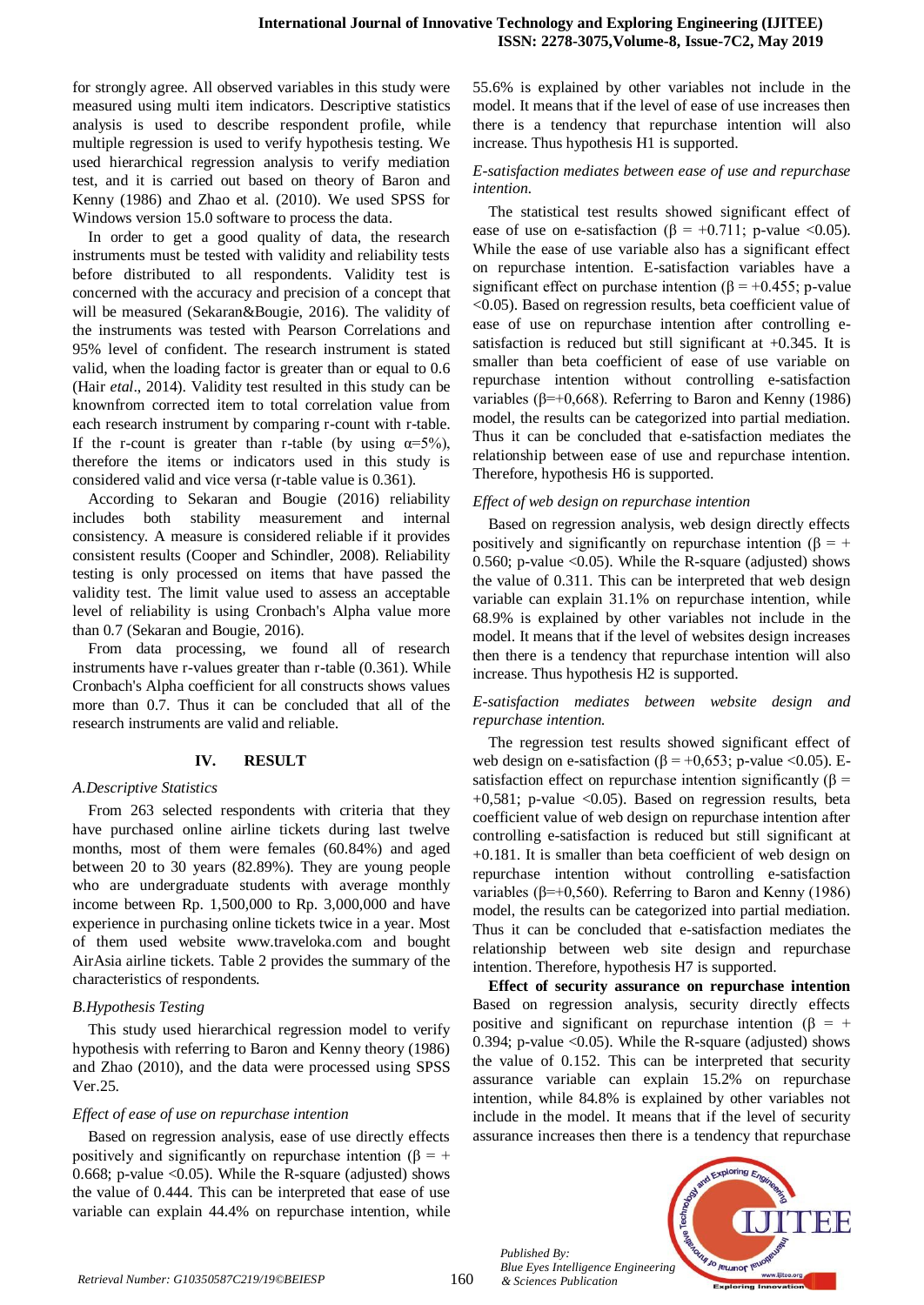intention will also increase. Thus hypothesis H3 is supported.

## *E-satisfaction mediates between security and repurchase intention.*

The regression test results showed significant effect of security assurance on e-satisfaction ( $\beta$  = +0.462; p-value <0.05). E-satisfaction effect significantly on purchase intention (β = +0.090; p-value >0.05). Based on regression results, beta coefficient value of security assurance on repurchase intention after controlling e-satisfaction is not significant. Referring to Baron and Kenny (1986) model, if independent variable does not influence directly on security assurance variable after controlling for the mediator variable it can be stated as perfect or complete mediation. Therefore, hypothesis H8 is supported.

#### *Effect of responsiveness on repurchase intention*

Based on regression analysis, responsiveness directly effects positively and significantly on repurchase intention  $(\beta = +0.586; \text{ p-value} < 0.05)$ . While the R-square (adjusted) shows the value of 0.341. This can be interpreted that responsiveness variable can explain 34.1% on repurchase intention, while 65.9% is explained by other variables not include in the model. It means that if the level of responsiveness increases then there is a tendency that repurchase intention will also increase. Thus hypothesis H4 is supported.

## *E-satisfaction mediates between responsiveness and repurchase intention.*

The regression test results showed significant effect of responsiveness on e-satisfaction ( $\beta$  = +0,626; p-value <0.05). E-satisfaction significantly effect on purchase intention ( $\beta$  = +0,547; p-value <0.05). Based on regression results, beta coefficient value of responsiveness on repurchase intention after controlling e-satisfaction is reduced but still significant at +0.244. It is smaller than beta coefficient of responsiveness on repurchase intention without controlling e-satisfaction variables ( $\beta$ =+0,586). Referring to Baron and Kenny (1986) model, the results can be categorized into partial mediation. Thus it can be concluded that e-satisfaction mediates the relationship between responsiveness and repurchase intention. Therefore, hypothesis H9 is supported.

## *Effect of personalization on repurchase intention*

Based on regression analysis, personalization directly effects positively and significantly on repurchase intention ( $\beta$  = +0,561; p-value <0.05). While the R-square (adjusted) shows the value of 0.312. This can be interpreted that personalization variable can explain 31.2% on repurchase intention, while 68.8% is explained by other variables not include in the model. It means that if the level of personalization increases then there is a tendency that repurchase intention will also increase. Thus hypothesis 5 is supported.

The regression test results showed significant effect of personalization on e-satisfaction ( $\beta$  = +0,663; p-value <0.05). While the personalization directly effects significantly on repurchase intention ( $\beta = +0.561$ ; p-value <0.05). E-satisfaction variables have a significant effect on

repurchase intention ( $\beta$  = +0.584; p-value <0.05). Based on regression results, beta coefficient value of personalization on repurchase intention after controlling e-satisfaction is reduced but still significant at +0.174. It is smaller than beta coefficient of personalization variable on repurchase intention without controlling e-satisfaction variables  $(\beta=+0.561)$ . Referring to Baron and Kenny (1986) model, the results can be categorized into partial mediation. Thus it can be concluded that e-satisfaction mediates the relationship between personalization and repurchase intention. Thus hypothesis H10 is supported.

## **V. CONCLUSION**

This study proves that online service quality (ease of use, website design, security assurance, responsiveness and personalization) affects repurchase intention and satisfaction. Only e-satisfaction is proven to mediate perfectly between security assurance and repurchase intentions.

From the result of this study, we suggest that to increase customer repurchase intention, online service provider should develop a business by creating a good quality of company website. Some aspects of the quality website services that need to put more attention, include: creating websites that really user friendly. This means that consumers can easily access and operate websites that are used to make online purchase transactions. Website must be easy to read, like font, size and color combination.

Service interfaces must be visually attractive, and the system neatly organized. Another thing to note is that companies should always improve security in the payment method, because financial crime is getting more increase. Companies also have to train staff to quickly help to solve the problems of each consumer who needs help. To complete the quality of services, personalization also needs to be considered, for example companies can recommend according to the needs of each customer.

# **REFERENCES**

- 1. R. E. Anderson and S. S. Srinivasan, "E-satisfaction and E-Loyalty: A Contigency Framework," Psychology and Marketing, 20(2), pp. 123-138, 2003
- 2. R. Archana and M. V. Subha, "A Study On Service Quality and Passenger Satisfaction On Indian Airlines," International Journal of Multidisciplinary Research, 2 (2), pp. 50-63, 2012
- 3. S. Aren, M. Guzel, E. Kabadayi, and L. Alpkan, "Factors Affecting Repurchase Intention to Shop at the Same Website," Social and Behavioral Sciences, 99(1), pp. 536-544, 2013.
- 4. APJII (AsosiasiPenyediaJasa Internet Indonesia), "PenetrasidanPerilakuPengguna Internet Indonesia Survey 2018," APJII, downloaded from https://.apjii.or.id, 6 May 2019
- 5. A. Azam, F. Qiang., and M. I. Abdullah, "E-satisfaction in Business to Consumer Electronic Commerce," The Business and Management Review, 13(1), pp. 18-26, 2012.
- 6. R. M. Baron, and D. A. Kenny, "The Moderator-Mediator Variable Distinction in Social Psychological Research: Conceptual, Strategic, and Statistical Considerations," Journal of Personality and SocialPsychology, 51(6), pp. 1173-1182, 1986.
- 7. S. C. Chang, P. Y. Chou, and L. W. Chien, "<br>Evaluation Of Evaluation

*Published By:*